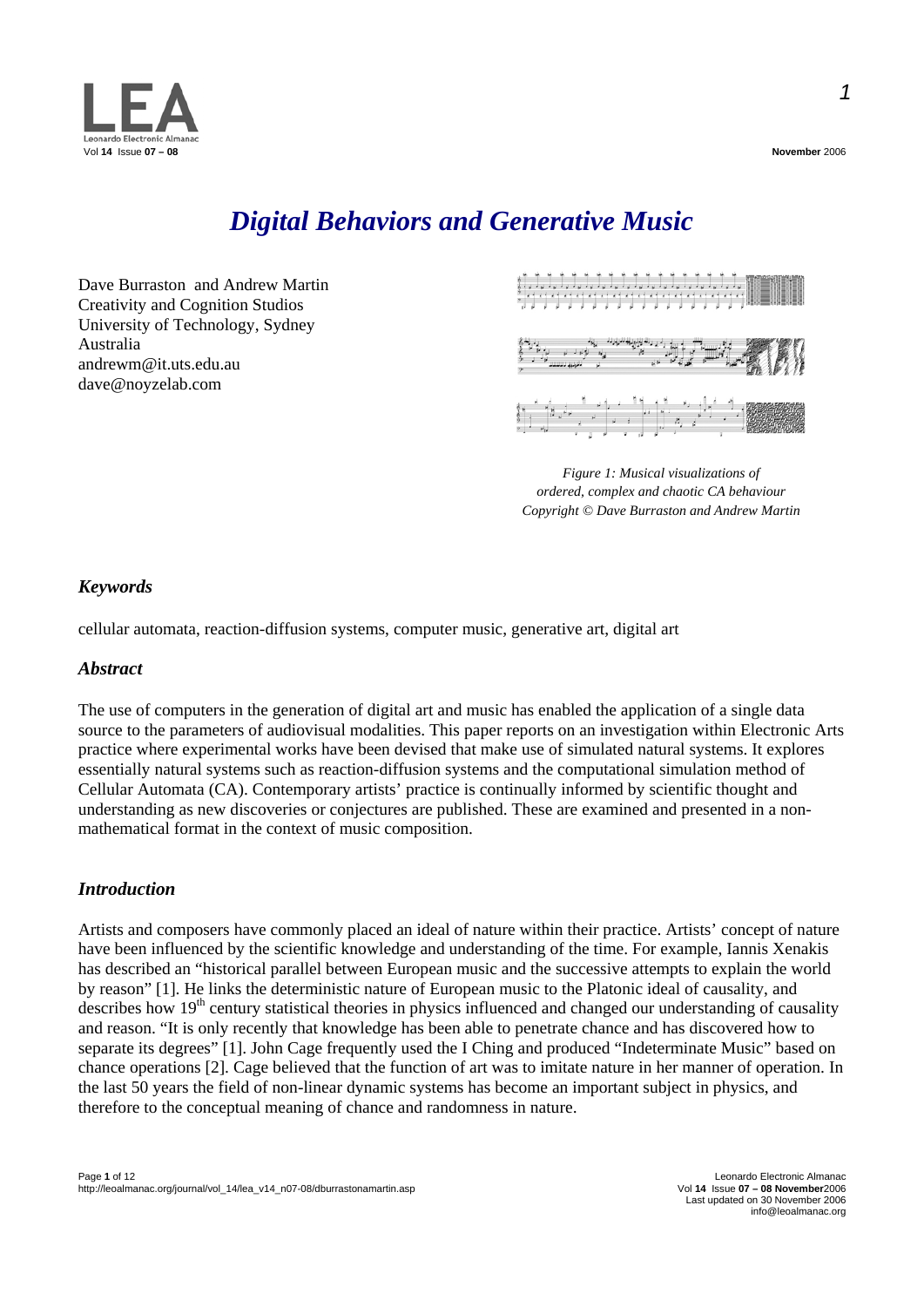

Since the 1960s, though, with developments in the theory of dynamical systems and computer experimental methods, rapid progress has been made in the study of these systems, and as a result many of nature's processes have become newly understood [3].

Cellular Automata (CA) were originally conceived by Stanislaw Ulam and John von Neumann to study the process of reproduction and growths of form [4]. Konrad Zuse later proposed a concept of the universe as a type of CA computer that he termed "Calculating Space" [5]. Here Zuse poses the controversial question: "Is nature digital, analog or hybrid?" Ed Fredkin, a long-standing CA scientist, is convinced that the universe is digital (grainy) and has developed his own "Digital Philosophy" termed Finite Nature [6]. Fredkin believes that the digital mechanics of the universe is much like a CA, deterministic in nature but computed with unknowable determinism. Space and time in this view are discrete quantities, everything is assumed to be grainy. Our question is: Can this unknowable determinism be made tangible and contribute to artistic ends?

#### *Cellular Automata*

Complex systems such as logic-based CA produce global behavior based on the interactions of simple units. Their evolution is specified by local interaction rules that generate some form of ordered, complex or chaotic behaviour. This wide variety of behavior represents an important generative tool for the artist. Chaotic behavior dominates rule space, which has serious implications for the serendipitous use of these systems in artistic endeavour. An example visualization of ordered, complex and chaotic behavior converted to music is shown in Figure 1 (see page 1). Example spacetime plots are shown to the right of each music extract. The spacetime plots represent the cellular space horizontally and time evolving in discrete stages downwards. The different classes of behavior produced, whether ordered, complex or chaotic, make them interesting to artists and scientists alike. They are fascinating objects, producing more pattern than a single human is capable of observing within their own lifetime.

CA are dynamic systems in which space and time are discrete. They may have a number of dimensions, single linear arrays or two-dimensional arrays of cells being the most common forms. The algorithm is a parallel process operating on this array of cells. Each cell can have one of a number of possible states. The simultaneous change of state of each cell is specified by a local transition rule, applied to a specified neighborhood around each cell. Patterns produced by these systems were classed by Stephen Wolfram with one of four qualitative behaviors [7].

Class 1: Patterns disappear with time or become fixed.

Class 2: Patterns evolve to a fixed size with periodic structures cycling through a fixed number of states.

Class 3: Patterns become chaotic.

Class 4: Patterns grow into complex forms, exhibiting localized structures moving both spatially and temporally.

Other methods of behavior classification have been devised, an example of six categories is given in [8], although it is undecidable to assign a CA to a Wolfram class [9]. The relatively rare complex behavior of class 4 was suggested to occur at a "phase transition" between order (class 1 and 2) and chaos (class 3), termed the "edge of chaos" [10]. The concept of the "edge of chaos" and efficacy of Langton's "Lambda" prediction parameter has also been critically re-examined in [11]. Langton produced an example schematic illustrating his view of rule space shown in Figure 2 (below left).

We have included spacetime plots of example 1D CA evolutions for each class. It is important to note on this diagram that the boundary between order and chaos contains complex behavior within it. This implies that the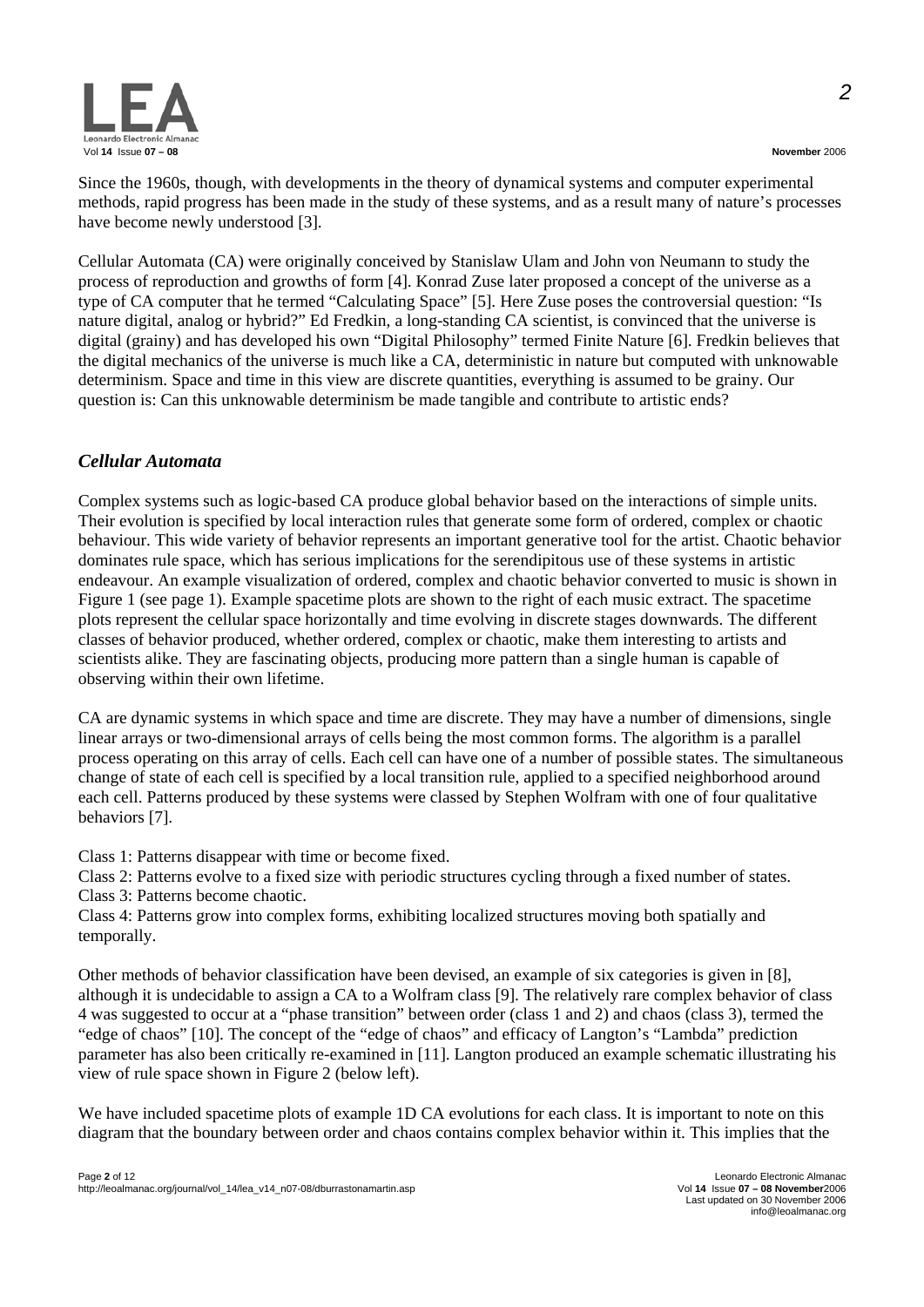



*Figure 2: Langton's schematic of CA rule space and example spacetime plots of their behaviour Copyright © Dave Burraston and Andrew Martin* 

Here one can compare basin topologies and measures between rules to gain insight into different rule behaviors. Attractor basin topology reflects the dynamics of a CA rule and can be used as a method of identifying ordered, complex and chaotic behavior. These are important concepts and more importantly not as esoteric or difficult to understand in our experience, when compared to much other CA literature.

Wuensche's Discrete Dynamics Lab (DDLab) software allows for the exploration of global dynamics [13], as well as many other important aspects of CA and related discrete networks.

Wuensche has importantly shown that as the neighborhood size is increased, the proportion of chaotic rules rises very sharply in a random sampling of rules [14]. The magnitude of the numbers of rules is extremely large, Wentian Li has commented on the five neighbor rules:

Even if we can produce a spatial-temporal pattern from each rule in one second, it is going to take about 138 years to run through all the rules. Considering the redundancy due to equivalence between rules upon 0-to-1 transformations, which cut the time by half, it still requires a solid 69 years [15].

| Rule Type  | <b>Total Number of Rules</b> |
|------------|------------------------------|
| 2 neighbor | 16                           |
| 3 neighbor | 256 (the elementary rules)   |
| 5 neighbor | 4294967296                   |
| neighbur   | 3.402823669209385e+38        |

*Table 1: Total number of CA rules with binary cells for small neighborhood sizes.* 

The total number of CA rules is a function of the number of states and the size of the neighborhood. The three neighbor rules amount to a total of 256, and are known as the elementary rules [16]. Table 1 shows a summary of the total number of rules for 1D binary CA with small neighborhoods. As the neighborhood is increased there is astronomic increase in the total number of rules. A popular method of reducing the number of rules for a chosen neighborhood size is to simply take the sum of these cells [16]. Rules computed in this manner are termed "totalistic" and are a very small subset of each rule type.

A CA state space consists of all possible global states. In a finite deterministic CA all state transitions must eventually repeat with period 1 or more. States are either part of an attractor cycle or lie on a transient leading to the attractor cycle. If a transient exists there will be states unreachable by any other states at the extremity. These extremities are called garden of Eden (goE) states. All transients leading to an attractor, and the attractor cycle, are termed the basin of attraction (boa) of that individual attractor.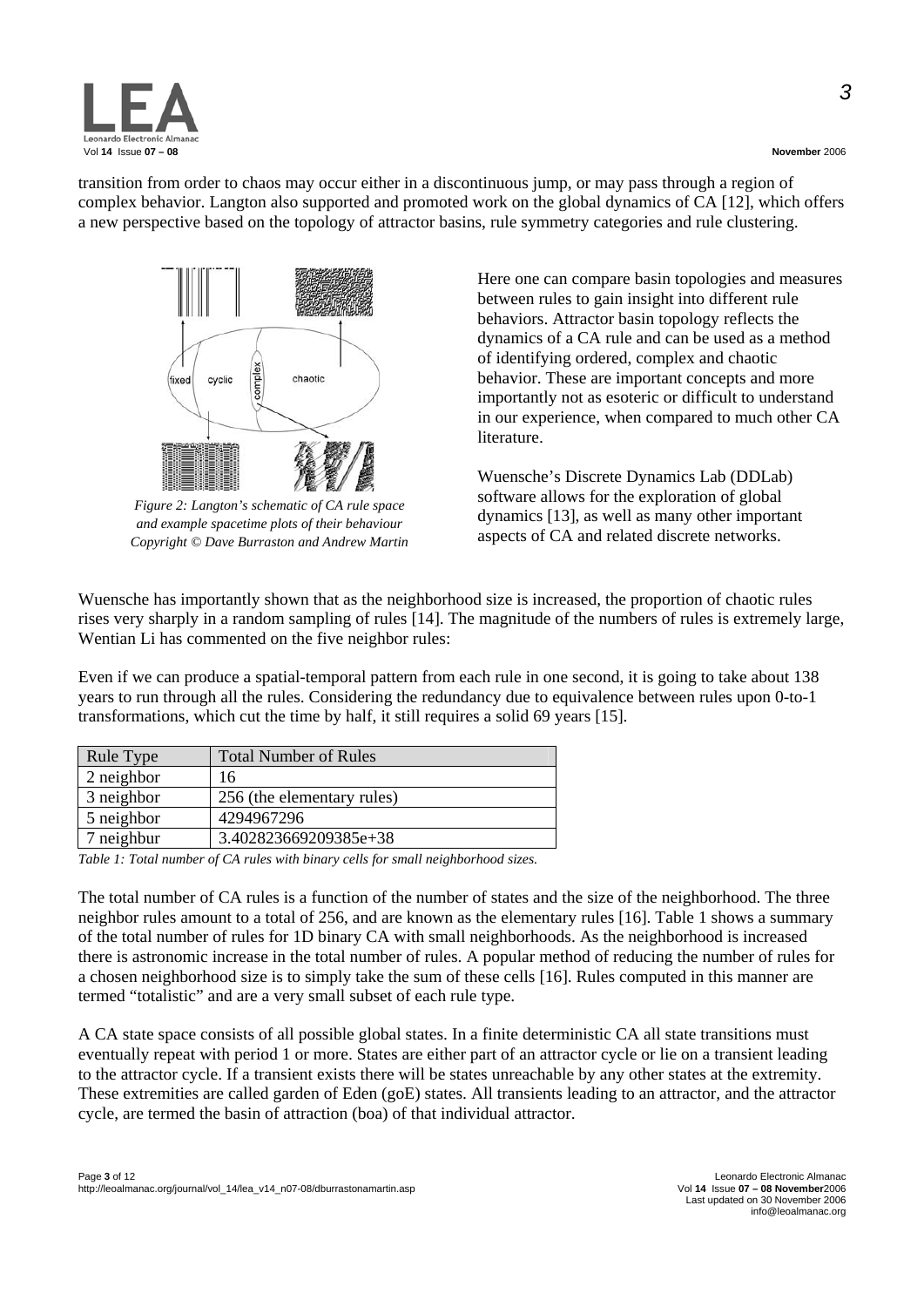

An example basin of attraction is shown in Figure 3 (right). State space for a particular CA rule and size is populated by one or more basins of attraction, termed the basin of attraction field. For a deeper understanding of these concepts the reader is strongly advised to study the referenced literature, in particular Wuensche and Lesser's book, now freely available on the Internet [12].

#### *Reaction-Diffusion Systems*

Reaction-diffusion systems were first proposed by Alan Turing [17] in a work aimed at proving that growth and form in embryology was the result of physical and chemical processes rather than Design.



*Figure 3: Basin of Attraction Copyright © Dave Burraston and Andrew Martin* 

Reaction-diffusion systems were later further developed in the form of non-linear equations to show realistic biological patterning and development [18]. Hans Meinhardt and Alfred Gierer formulated 'activator-inhibitor systems' that led to plausible simulations of the patterning of seashells [19].



*Figure 4a: A two-dimensional Reaction-Diffusion (RD) process, complete system of 256X256 cells) Copyright © Dave Burraston and Andrew Martin* 



*Figure 4b: Shows detail of the hexagonal cell structure Copyright © Dave Burraston and Andrew Martin* 

Tamayo and Hartman have proposed a model for the reaction-diffusion of clay particles in which the synthesis of inorganic molecules takes place, producing the necessary combination of elements for the origin of life to occur [20]. Tamayo and Hartman's approach was to utilize CA for the simulation of reaction-diffusion systems. DDLab software uses three-state CA within a totalistic rule set to demonstrate Reaction-Diffusion dynamics. An example of a two-dimensional RD system from a binary CA is shown in Figure 4a (above left), modeled with DDLab software. The system contains 256x256 hexagonal cells, which can be seen in detail in Figure 4b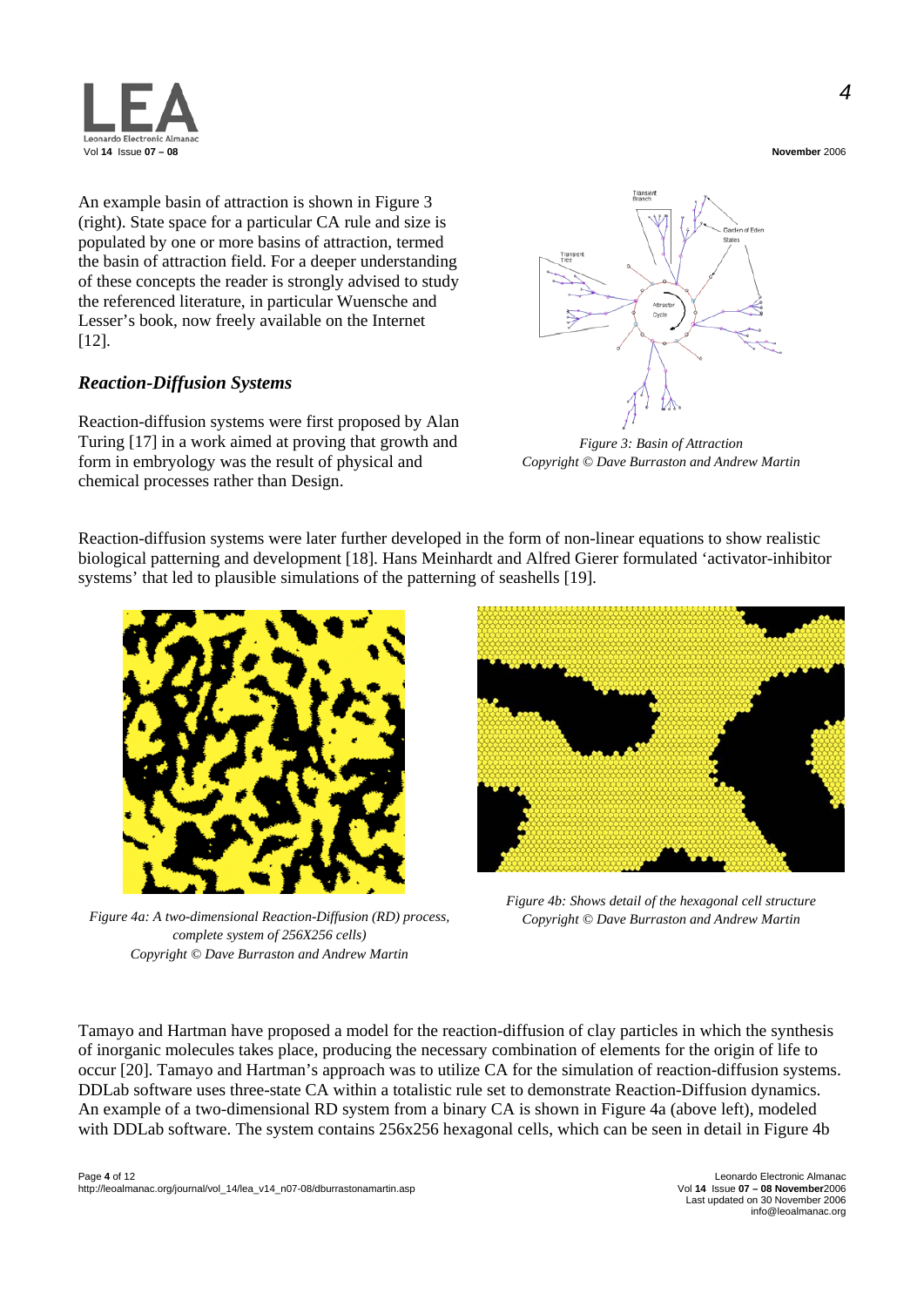

(above right). The visualization shows a single time frame in the systems evolution. The temporal history of part of the system is shown in Figure 5 (below), where striking patterns are seen.



*Figure 5: Slice of a two dimensional RD system, the system is stretched out horizontally showing time evolving vertically downwards. Copyright © Dave Burraston and Andrew Martin* 

#### *Composition at the Edge of Chaos*

Within the domain of generative music access to a variety of behavior is essential. CA have played a key part in generative music for many years [21] [22]. The reflective practice method of research has also been utilized to investigate and describe generative music with CA of all types of behavior [23][24, 25]. CA behavior is often described based on a subjective assessment of its spacetime images. A thorough account of all behavior, automatic classification by various parameters and example rules is given in [14, 26]. Complex behavior arouses particular interest when studying these systems. According to Wuensche, complex behavior emerges (self-organizes) in spacetime from random initial conditions to form gliders, particles or self-sustaining patterns existing over a uniform or periodic background.

A glider can be seen as a dislocation or defect of this background. At least 150 cells in a 1D system, and more cells for larger neighborhood sizes, are required before complex behavior can emerge. Attractor basin topology will typically consist of long transients of complex behavior leading to small attractor cycles. An example of this attractor basin topology is shown in Figure 6. The left shows a subtree section entering the attractor cycle and the right image shows 8 transient levels of a subtree from a randomly generated seed.



*Figure 6: Complex rule behavior: Partial subtree of an attractor cycle (left) and a section of eight transient levels from random seed (right). Copyright © Dave Burraston and Andrew Martin*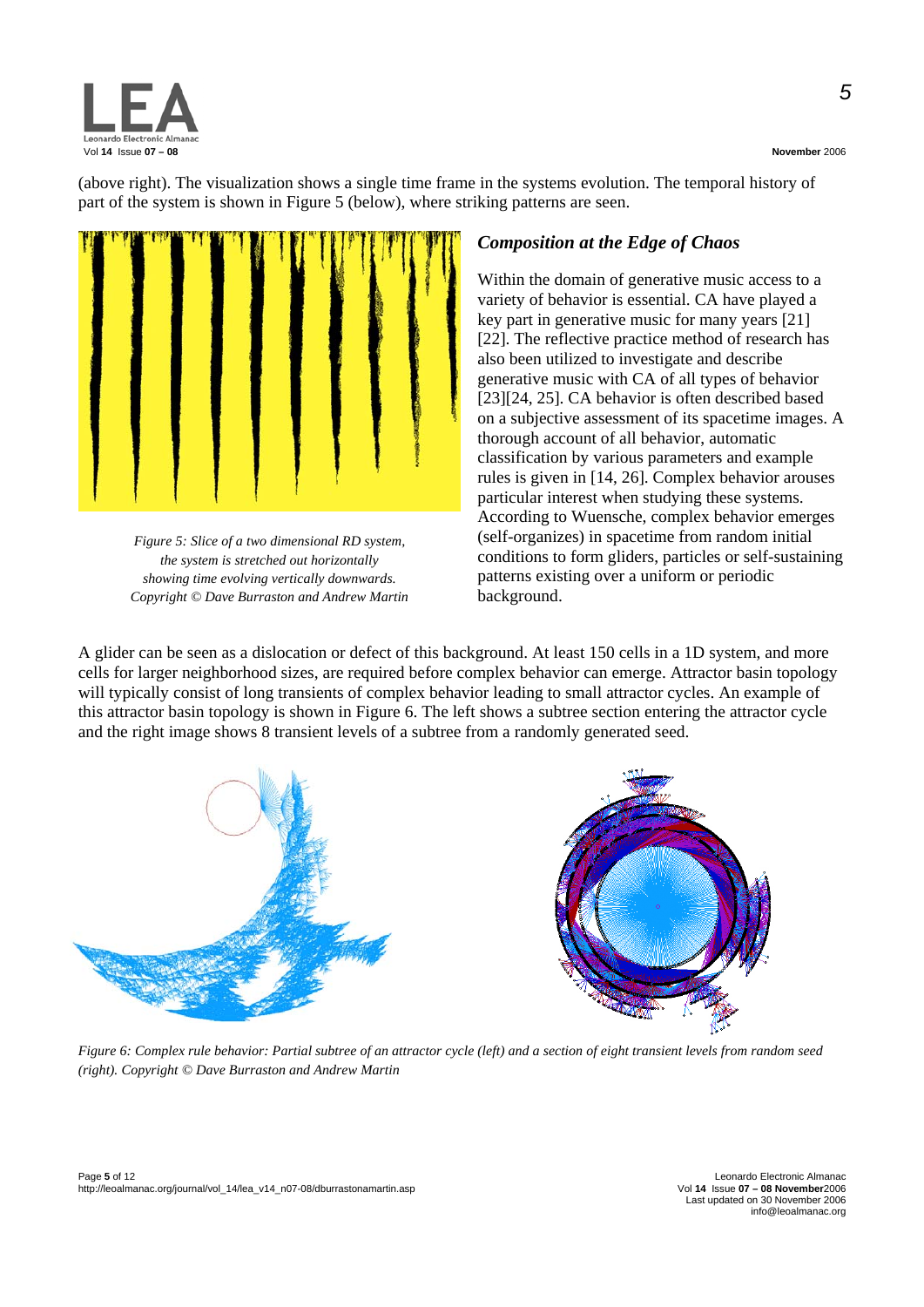



*Figure 7: Example spacetime plot of complex behavior (left) and a small section close up (middle). Locating an attractor, the shaded area, after several thousand generations (right). Copyright © Dave Burraston and Andrew Martin* 

An example spacetime plot of a complex rule is shown in Figure 7 (left). A close up section of the lower right edge is shown in Figure 7 (middle) where the complex behavior can be seen more clearly. In order to capture the complex behavior well before an attractor cycle is entered, it is helpful to use DDLab's histogram analysis function. This gives information regarding how many timesteps are required before the attractor cycle is entered. Figure 7 (right) shows DDLab locating an attractor, the shaded area, after several thousand generations. The attractor in this case is a simple shifting sequence of states.



*Figure 8: Musical mappings of complex behavior. Chord-like structures including durations (left) and single note sequence including loudness (right). Copyright © Dave Burraston and Andrew Martin* 

A reasonably universal process for experimenting with generative music production by CA was suggested in [24]. Mathematica [27] can be used to generate CA data and convert the binary output into decimal format text files. Code for generating data files using Mathematica's built in Cellular Automaton function is given in [24]. This code is quite general and can be used for any size, generations and number of data files. Musical mappings of complex behavior are shown in Figure 8. The mapping process was implemented using AC Toolbox [28] controlling note, velocity and rhythmic timing. A linear conversion was utilized in order to rescale the large data range to desired compositional ranges. Chord-like structures can be produced if the note onset time mappings are particularly low valued, as seen in Figure 8 (above left). Particular attention should be given to the single note sequence shown in Figure 8 (above right), a result of the linear mapping from the large data range. A deterministic CA will never enter an attractor cycle and then depart from this without reseeding, or changing the rule in a time dependent manner. A diversity of material has been produced from CA, and many of the authors' compositions are freely available on-line at [29]. The results of the work described in this section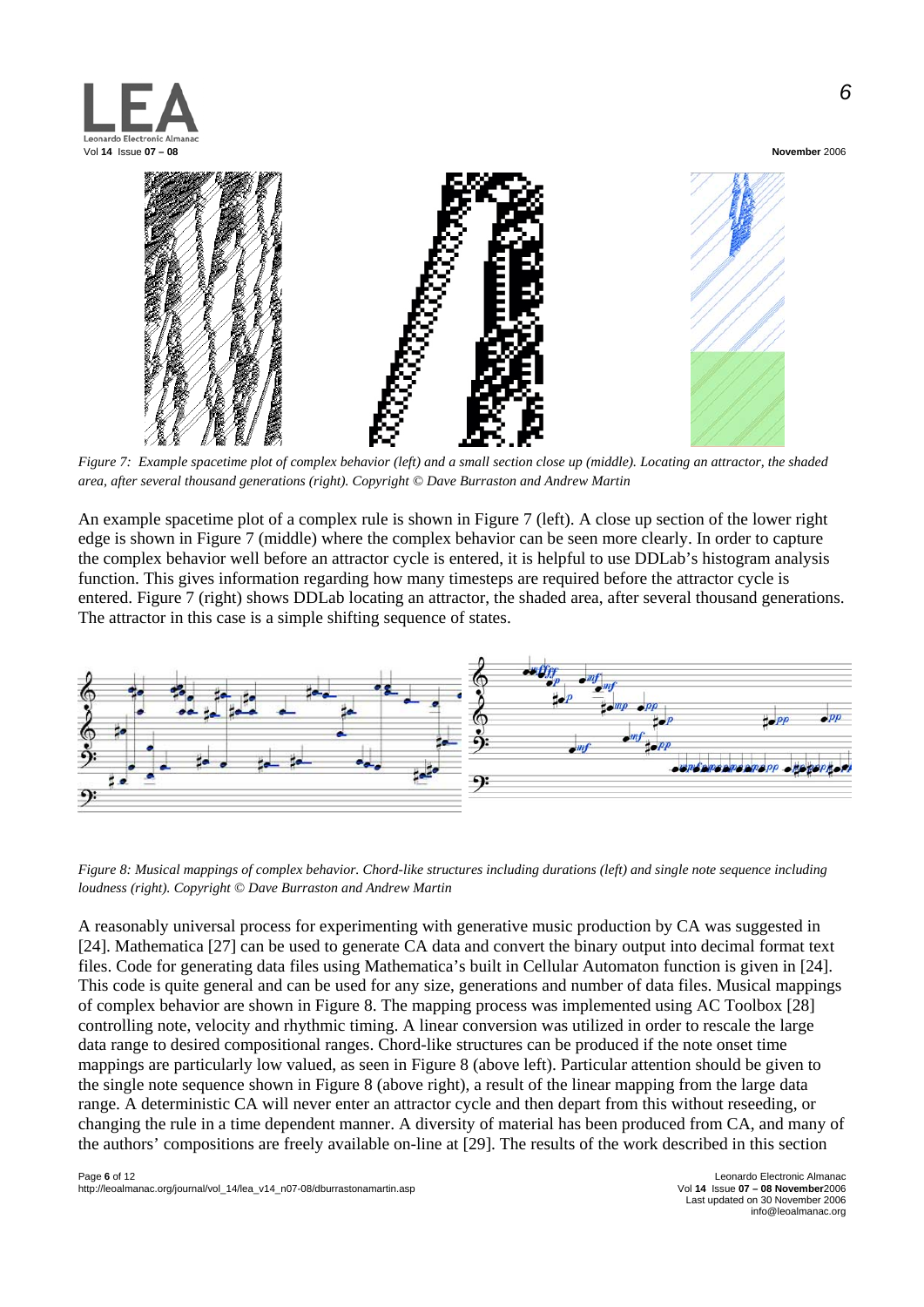

A recent generative music performance piece *Babelitis* has been realized to explore and question the universe as a computer concept, comparing this quest to the Tower of Babel [32]. It is realized through a hybrid of mediums, analog/digital synthesis and old/new computer technology. Events in the universe are mapped to microtones and real/synthetic speech events. Synthetic speech events using allophone sequences are created by mapping universe states over time. Real speech events, in the form of sound samples, are modified over time in a similar manner. This has the effect of creating a babble leading to the hypothetical medical condition *Babelitis*.

#### *RD Music*

The behavior of reaction-diffusion systems has been utilized in computer animation [33] and experimental digital art and computer music [34, 35]. Investigations into the application of Reaction-Diffusion (R-D) systems to generative music has produced MIDI based algorithmic compositions [36] where a number of values are derived from each cell in the system which are then assigned to control tempo, note durations, note onset, note velocity and note value. The initial approach was to utilize partial differential equations differing from the pure computational logic approach of CA. A two dimensional grid of cells was scanned from left to right and top to bottom, giving the effect of "self-modifying repetition". Similar systems were also applied to the synthesis of sound [37, 35]. These investigations were primarily with 1D R-D systems of both 24 and 32 cells. The output of the R-D systems created scores for an additive/FM CSound system, the number of FM instruments being equivalent to the number of R-D cells. The temporal nature of timbre was emphasized in this study, with instruments having R-D control mappings for peak amplitude, FM rate, FM depth, attack and decay characteristics. In the piece *cicada* [35] multiple R-D systems have been connected in a tree branching structure in order to determine all audio parameters and event structure for an entire sonic composition.

Further investigations have taken place where the behavioral characteristics associated with the 'state' of the R-D system, such as equilibrium, stability and chaotic oscillation, control synthesis parameters when excited through interaction [38]. The oscillation of the sum of changes within a stable system is illustrated in Figure 9 (right). Further investigations have been carried out with this type of system where interaction with the system alters the system state and thereby the audio and visual control parameters [34]. A characteristic of this type of interactive work is that the results are stimulus/response (rather than cause and effect) where the outcome is undetermined. *Figure 9: A reaction-diffusion system standing waveform* 



*of cell activity over time. Values are then utilized as sound synthesis parameters Copyright © Dave Burraston and Andrew Martin* 

#### *Conclusions*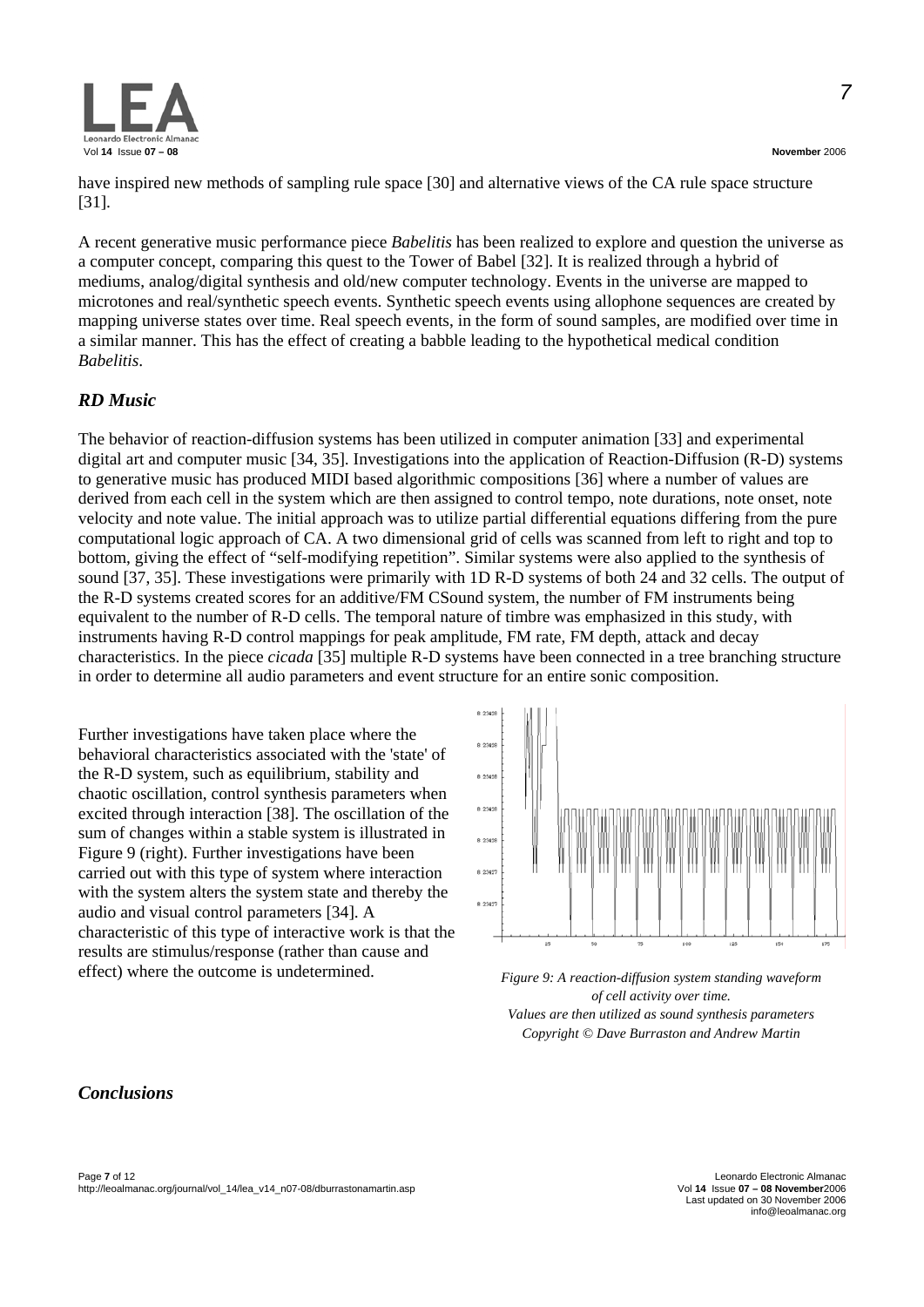Unknowable determinism can achieve material tangibility and contribute to artistic ends. Perhaps it is not necessary to understand the algorithmic details in order to make use of it artistically. However, the art constructed by automata and human symbiosis should be viewed as a collaborative process by the human. The artist must be prepared to investigate the theoretical background of these systems in order to successfully employ their digital behavior within compositional strategy.

The vast behavior space of automata challenges the limits of human perception. It will remain an untamed wilderness for artistic application unless practical background concepts are acknowledged, and actively researched in an artistic context. This philosophy should encourage the artist to understand automata, even though the automata is unlikely to appreciate art.

#### *Acknowledgements*

The author's would like to thank Andrew Wuensche for his continued support in allowing us to use data and present images made with DDLab software.

#### *References and Notes*

1. I. Xenakis, *Formalizsed Music: Thought and Mathematics in Composition* (Bloomington/London: Indiana University Press, 1971).

2. J. Cage, *Silence* (London: Calder and Boyers, 1973).

3. Y. Kuramoto and H. Mori, *Dissipative Structures and Chaos*, English edition (Berlin: Springer-Verlag, 1998).

4. A. Burks, (ed.) *Essays on Cellular Automata* (University of Illinois Press, 1970).

5. K. Zuse, Rechnender Raum (Vieweg, Braunschweig, 1969); translated as "Calculating Space", AZT-70-164- GEMIT MIT Project MAC

6. E. Fredkin, *Finite Nature* (1992), http://www.digitalphilosophy.org

7. S. Wolfram, "Universality and Complexity in Cellular Automata", in *Physica D*, Vol. 10D, pp. 1-35 (1984).

8. W. Li, N. H. Packard, and C. G. Langton, "Transition Phenomena in Cellular Automata Rule Space", in *Physica D* Vol. 45, pp. 77-94 (1990).

9. H. V. McIntosh, *What Has and Hasn't Been Done With Cellular Automata*, http://delta.cs.cinvestav.mx/~mcintosh/newweb/marcowhat.html (1990).

10. C. G. Langton, "Life at the Edge of Chaos", in *Artificial Life II, Proceedings* Vol. X. SFI Studies in the Sciences of Complexity, Addison-Wesley (1991).

11. M. Mitchell, J. P. Crutchfield, and P. T. Hraber, *Dynamics, Computation, and the "Edge of Chaos": A Re-Examination*, Santa Fe Institute Working Paper 93-06-040 (1993).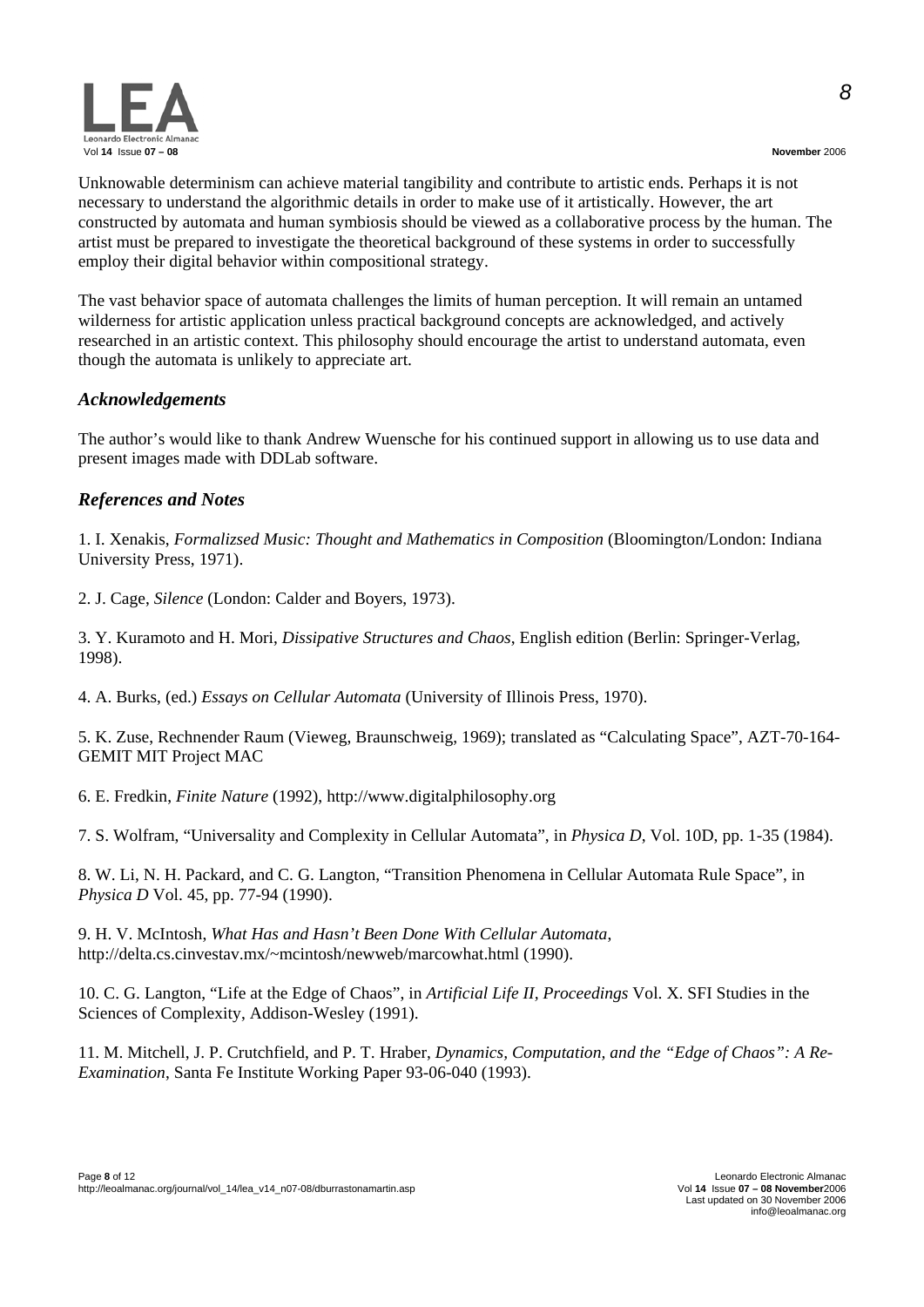

12. A. Wuensche, and M. Lesser, *The Global Dynamics of Cellular Automata: An Atlas of Basin of Attraction Fields of One-Dimensional Cellular Automata*, Addison-Wesley (Available in PDF from http://www.ddlab.com) (1992).

13. A. Wuensche, *The DDLab Manual* Discrete Dynamics Inc. (Available in PDF from http://www.ddlab.com) (2005)

14. A. Wuensche, "Attractor Basins of Discrete Networks", *Cognitive Science Research Paper 461* (Univ. of Sussex, D.Phil thesis, 1997).

15. W. Li, "Complex Patterns Generated by Next Nearest Neigbors Cellular Automata", *Computers and Graphics* Vol. 13, No. 4, pp. 531-537 (1989).

16. S. Wolfram, "Statistical Mechanics of Cellular Automata", *Reviews of Modern Physics*, Vol. 55, No. 3, pp. 601-644 (1983).

17. A. Turing, "The Chemical Basis of Morphogenesis", *Philosophical Transactions of the Royal Society* (London, 1952).

18. P. Ball, *The Self-Made Tapestry: Pattern Formation in Nature* (Oxford University Press, 1999).

19. H. Meinhardt, *The Algorithmic Beauty of Seashells* (Berlin: Springer-Verlag, 1996).

20. P. Tamayo and H. Hartman, "Cellular Automata, Reaction-Diffusion Systems and the Origin of Life", *Artificial Life (*Addison-Wesley, 1988).

21. D. Burraston, E. Edmonds, D. Livingstone, and E. Miranda, "Cellular Automata in MIDI based Computer Music", in Proceedings of the 2004 International Computer Music Conference (2004).

22. D. Burraston, E. Edmonds, "Cellular Automata in Generative Electronic Music and Sonic Art: A Historical and Technical Review", *Digital Creativity* Vol. 16, No. 3, pp. 165-185 (2005).

23. D. Burraston, E. Edmonds, "Global Dynamics Approach to Generative Music Experiments with One Dimensional Cellular Automata", Proceedings of the 2004 Australasian Computer Music Conference (2004).

24. D. Burraston, "Composition at the Edge of Chaos", Proceedings of the 2004 Australasian Computer Music Conference (2005).

25. D. Burraston, "One Dimensional Cellular Automata Musical Experiments with Max", Proceedings of the 11th International Conference on Human-Computer Interaction, HCI International, (2005).

26. A. Wuensche, "Classifying Cellular Automata Automatically: Finding gliders, filtering, and relating spacetime patterns, attractor basins, and the Z parameter", *Complexity*, Vol.4 No.3, pp. 47-66 (1999).

27. S. Wolfram, *Mathematica*, http://www.wolfram.com/ (2005).

28. P. Berg, *AC Toolbox*, http://www.koncon.nl/ACToolbox/ (2005).

29. D. Burraston, http://www.noyzelab.com (2005).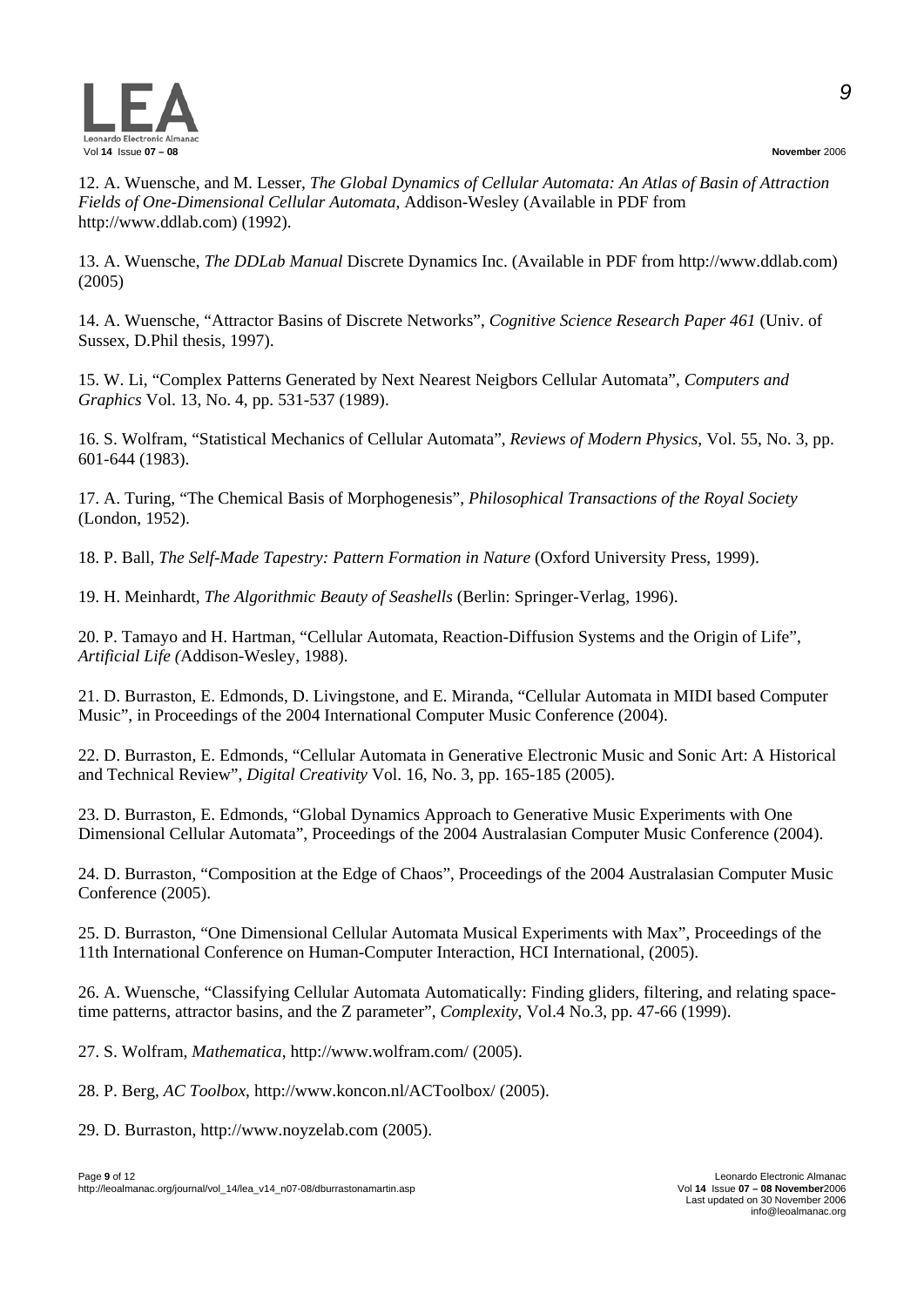

30. D. Burraston, "Variety, Pattern and Isomorphism", Proceedings of the Third Iteration Conference, Monash University, Australia (2005).

31. D. Burraston, "Structuring Cellular Automata Rule Space with Attractor Basins", Proceedings of Generative Arts Practice Symposium 2005, University of Technology, Sydney (2005).

32. D. Burraston, "Babelitis", Proceedings of Generative Arts Practice Symposium 2005, University of Technology, Sydney (2005).

33. G. Turk, "Generating Textures on Arbitrary Surfaces Using Reaction-Diffusion", *Computer Graphics* Vol. 25 No. 4 (1991).

34. A. Martin, "A Simulated Natural System for Electronic Art", *HCI International*, edited by G. Salvendy, (Las Vegas, Nevada, U.S.A.: Lawrence Erlbaum Assoc Inc., 2005), CD-Rom.

35. A. Martin, "Reaction-Diffusion Systems for Algorithmic Composition", *Organised Sound*, Vol. 1, No. 3, pp. 195-201 (1996).

36. A. Martin, "Two Dimensional Reaction-Diffusion System for MIDI Composition", Synaesthetica '94 Proceedings, Australian Centre for the Arts and Technology (ACAT), Australian National University (1994).

37. A. Martin, "Sound Synthesis for One Dimensional Reaction-Diffusion Systems", Proceedings of the ACMA 1995 Conference, Australasian Computer Music Association (1995).

38. A. Martin, "Interactive Sound Synthesis with Reaction-Diffusion System Instability", in Interaction: Systems, Practice and Theory Proceedings, University of Technology, Sydney (2004).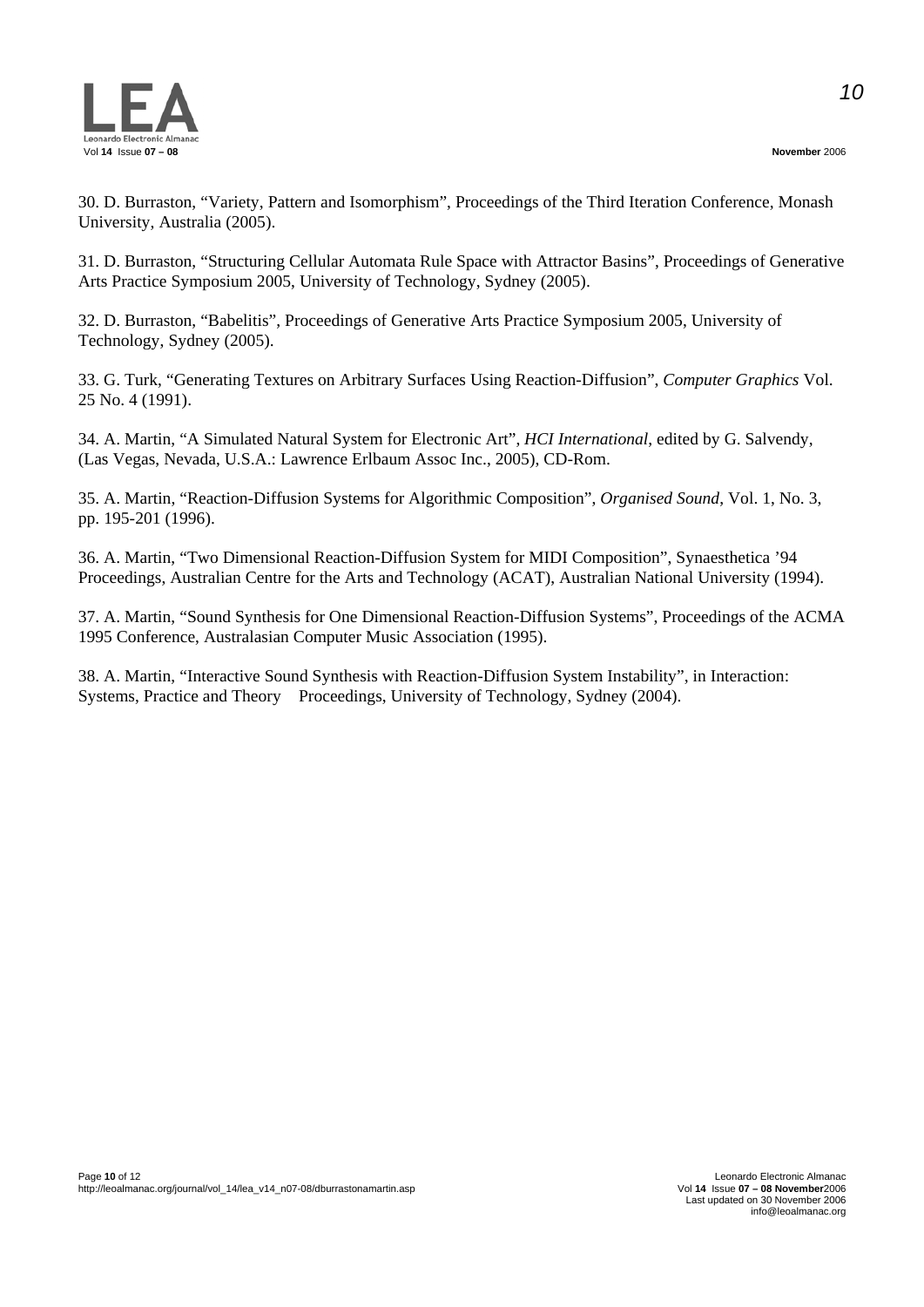

#### *Author Biographies*

DAVE BURRASTON, AKA Dave Noyze & Bryen Telko, is an artist, specializing in the areas of chaos, complexity, non-linear systems, applied to audio and visual mediums. He has been involved in technology and electronic music since the late 70s. He turned to electronic music after studying classical piano from the age of seven. His interest in chaos and complexity began in 1985, experimenting in BASIC on a Dragon 64 computer. He worked for 19 years at BT, spanning such diverse research areas as Artificial Life, Data Visualization, Spatial Audio/MIDI systems, Virtual/Augmented Realities and Environments. He recently completed a custom built Digital Signal Processor for Richard James (Aphex Twin). He is currently working on a Ph.D on Generative Music and Cellular Automata at the Creativity and Cognition Studios, University of Technology, Sydney.

ANDREW MARTIN is currently a Ph.D candidate at the Creativity and Cognition Studios, University of Technology, Sydney. His studies concern Natural Systems and Generative Music. In 1996 he completed a Masters degree at the Australian Centre for the Arts and Technology, Australian National University, where he completed research into Reaction-Diffusion Systems for Algorithmic Composition. Earlier Andrew graduated from Sydney College of the Arts in Visual Arts where major studies were in photography and time-based media.

#### *Citation reference for this Leonardo Electronic Almanac Essay*

#### *MLA Style*

Burraston, Dave and Martin, Andrew. "Digital Behaviors and Generative Music." "Wild Nature and the Digital Life" Special Issue, Leonardo Electronic Almanac Vol 14, No. 7 - 8 (2006). 30 Nov. 2006 <http://leoalmanac.org/journal/vol\_14/lea\_v14\_n07-08/dburrastonamartin.asp>.

#### *APA Style*

Burraston, D. and Martin, A. (Nov. 2006) "Digital Behaviors and Generative Music," "Wild Nature and the Digital Life" Special Issue, Leonardo Electronic Almanac Vol 14, No. 7 – 8 (2006). Retrieved 30 Nov. 2006 from <http://leoalmanac.org/journal/vol\_14/lea\_v14\_n07-08/dburrastonamartin.asp>.